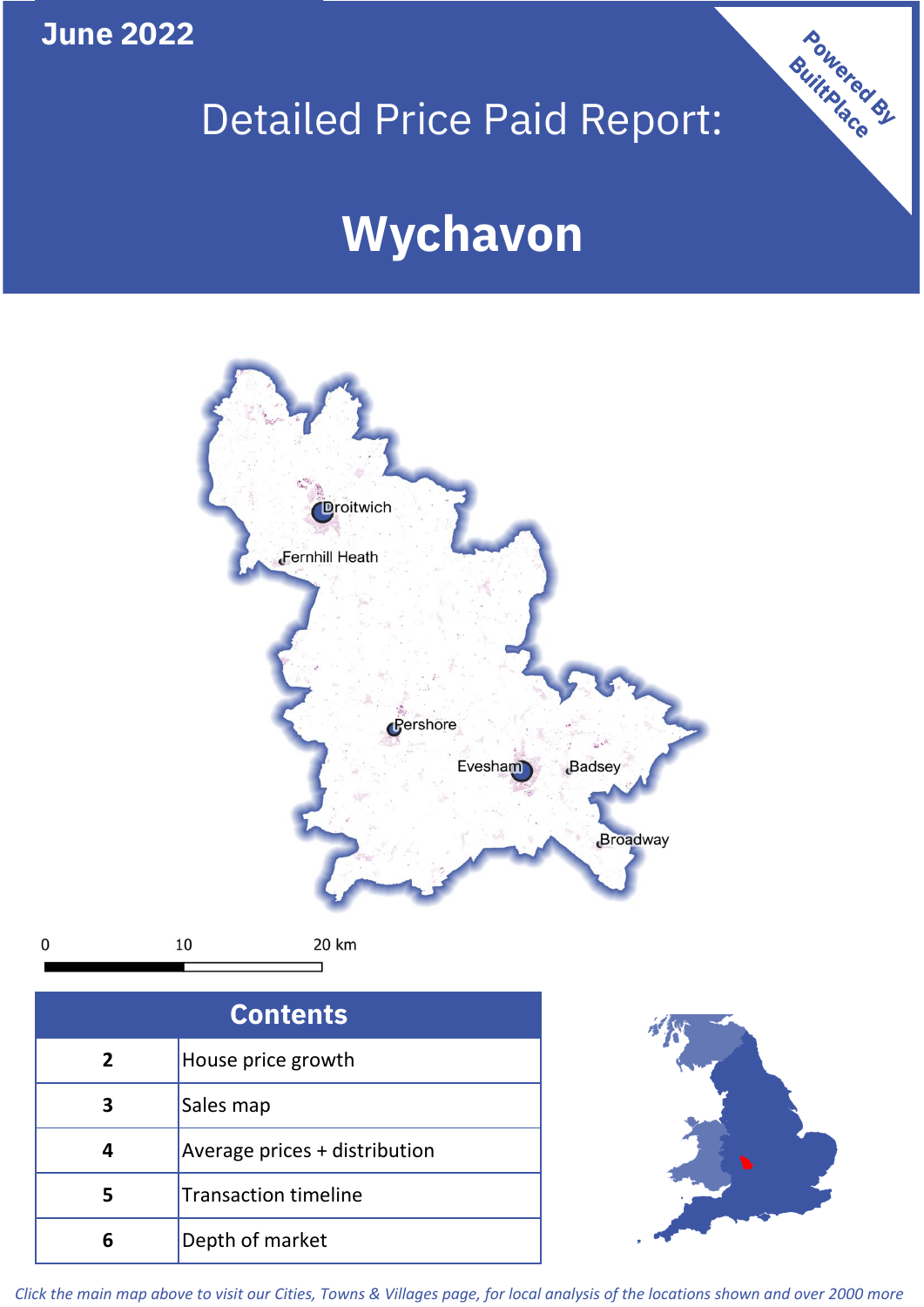### **Headline Data**

|                     | <b>Current level</b> | 3 month  | <b>Annual</b> | 5 year   | 10 year |
|---------------------|----------------------|----------|---------------|----------|---------|
| <b>House prices</b> | £339,942             | 0.9%     | 12.4%         | 30.4%    | 61.4%   |
| <b>Transactions</b> | 1,959                | $-13.7%$ | 0.5%          | $-17.3%$ | 32.6%   |

## **House Price Growth (April 2022 data)**

#### *Annual Change in House Prices*



House prices in Wychavon grew by 12.4% in the 12 months to April 2022 (based on 3-month smoothed data). By comparison national house prices grew by 10.7% and prices in the West Midlands grew by 10.9% over the same period.

Wychavon house prices are now 41.2% above their previous peak in 2007, compared to +45.8% for the West Midlands and +52.9% across England.



#### *Year-To-Date Change in House Prices, December to April*

Local prices have grown by 1.6% in 2022 so far, compared to growth of 4.3% over the same period last year.

#### *Source: OS OpenData; UK House Price Index (Contains HM Land Registry data © Crown copyright)*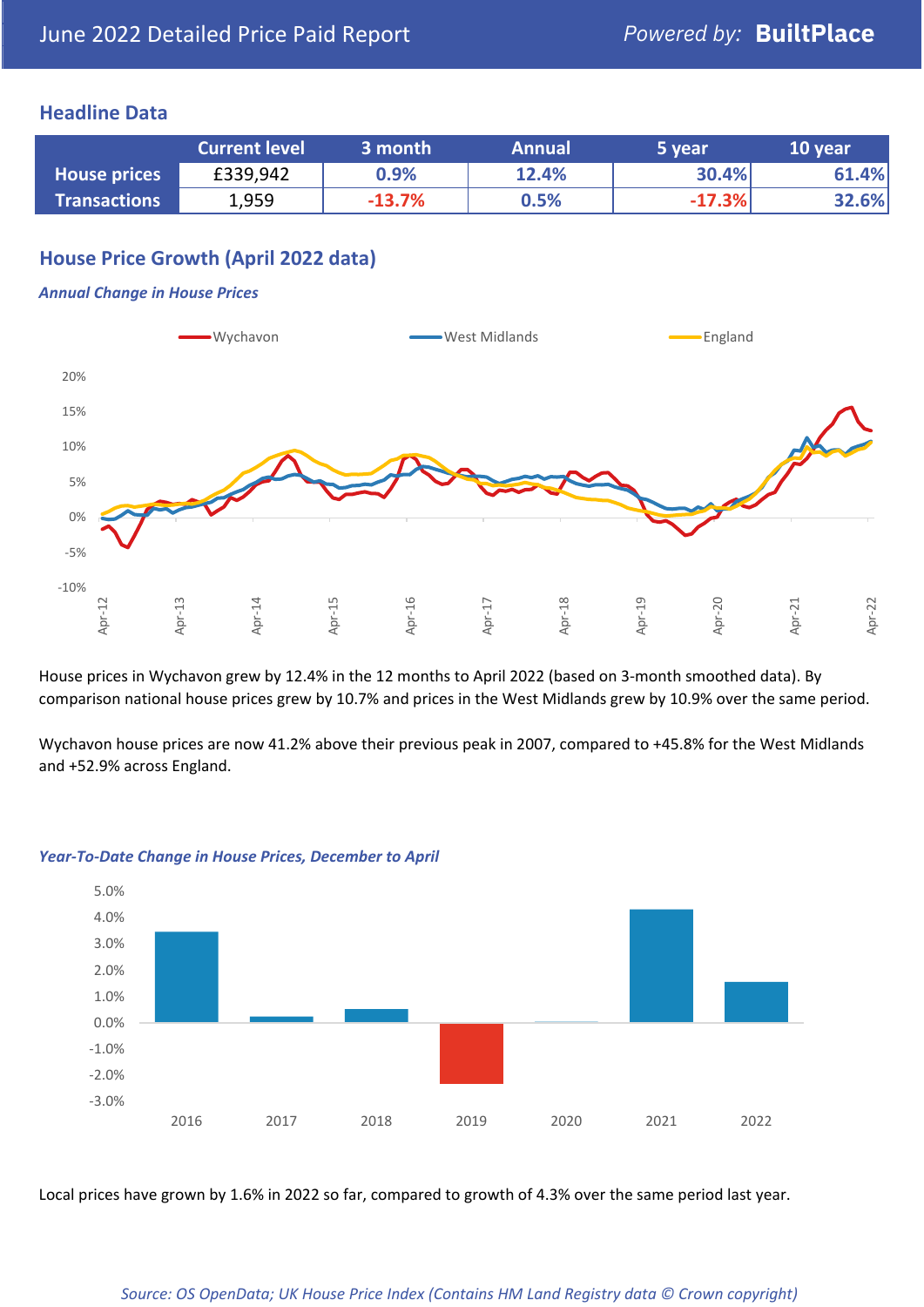# **House Price Map**

*12 months to April 2022*



*Each point is one postcode, coloured by the average value relative to all sales in this local authority (price bands are LA-specific quintiles).*

# **Map Key**

|  | Min      | <b>Max</b> |              |
|--|----------|------------|--------------|
|  | Up to    | £202,000   | 1st quintile |
|  | £202,000 | £263,000   | 2nd quintile |
|  | £263,000 | £336,000   | 3rd quintile |
|  | £336,000 | £462,000   | 4th quintile |
|  | £462,000 | and over   | 5th quintile |
|  |          |            |              |

*Source: OS OpenData; UK House Price Index (Contains HM Land Registry data © Crown copyright)*

0% Up to £202,000 *1st quintile / lowest 20%*

5th quintile / highest 20%

2nd quintile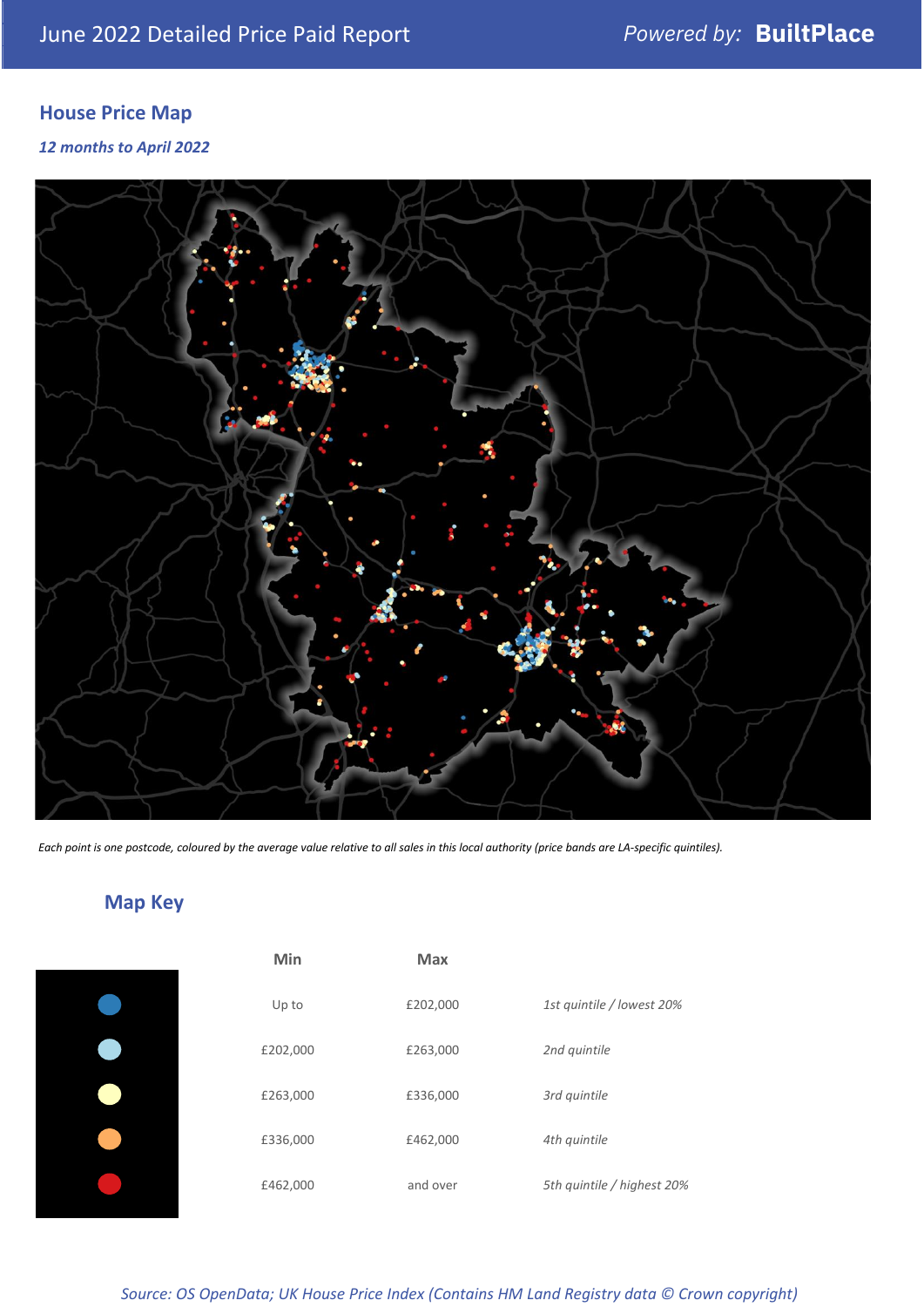# **Average House Price by Property Type**

#### *12 months to April 2022*



|                 | <b>New</b> | <b>Second hand</b> |  |  |
|-----------------|------------|--------------------|--|--|
| <b>Flat</b>     | £376,709   | £152,379           |  |  |
| <b>Terraced</b> | £251,327   | £232,970           |  |  |
| Semi-detached   | £298,067   | £289,227           |  |  |
| <b>Detached</b> | £433,209   | £486,255           |  |  |

## **House Price Distribution by Year**

*All properties, by price band and calendar year (2020 = year to date)*

|                    | 1997 | 2002 | 2007 | 2012 | 2017 | 2019 | 2020 |
|--------------------|------|------|------|------|------|------|------|
| <b>Under £100k</b> | 70%  | 31%  | 5%   | 5%   | 2%   | 1%   | 3%   |
| £100-200k          | 26%  | 47%  | 42%  | 48%  | 28%  | 17%  | 22%  |
| E200-300k          | 3%   | 15%  | 29%  | 28%  | 33%  | 33%  | 30%  |
| £300-400k          | 1%   | 4%   | 13%  | 11%  | 20%  | 19%  | 16%  |
| £400-500k          | 0%   | 2%   | 7%   | 4%   | 8%   | 14%  | 14%  |
| £500k-1m           | 0%   | 1%   | 4%   | 3%   | 8%   | 14%  | 16%  |
| £1-2m              | 0%   | 0%   | 1%   | 0%   | 0%   | 1%   | 1%   |
| <b>Over £2m</b>    | 0%   | 0%   | 0%   | 0%   | 0%   | 0%   | 0%   |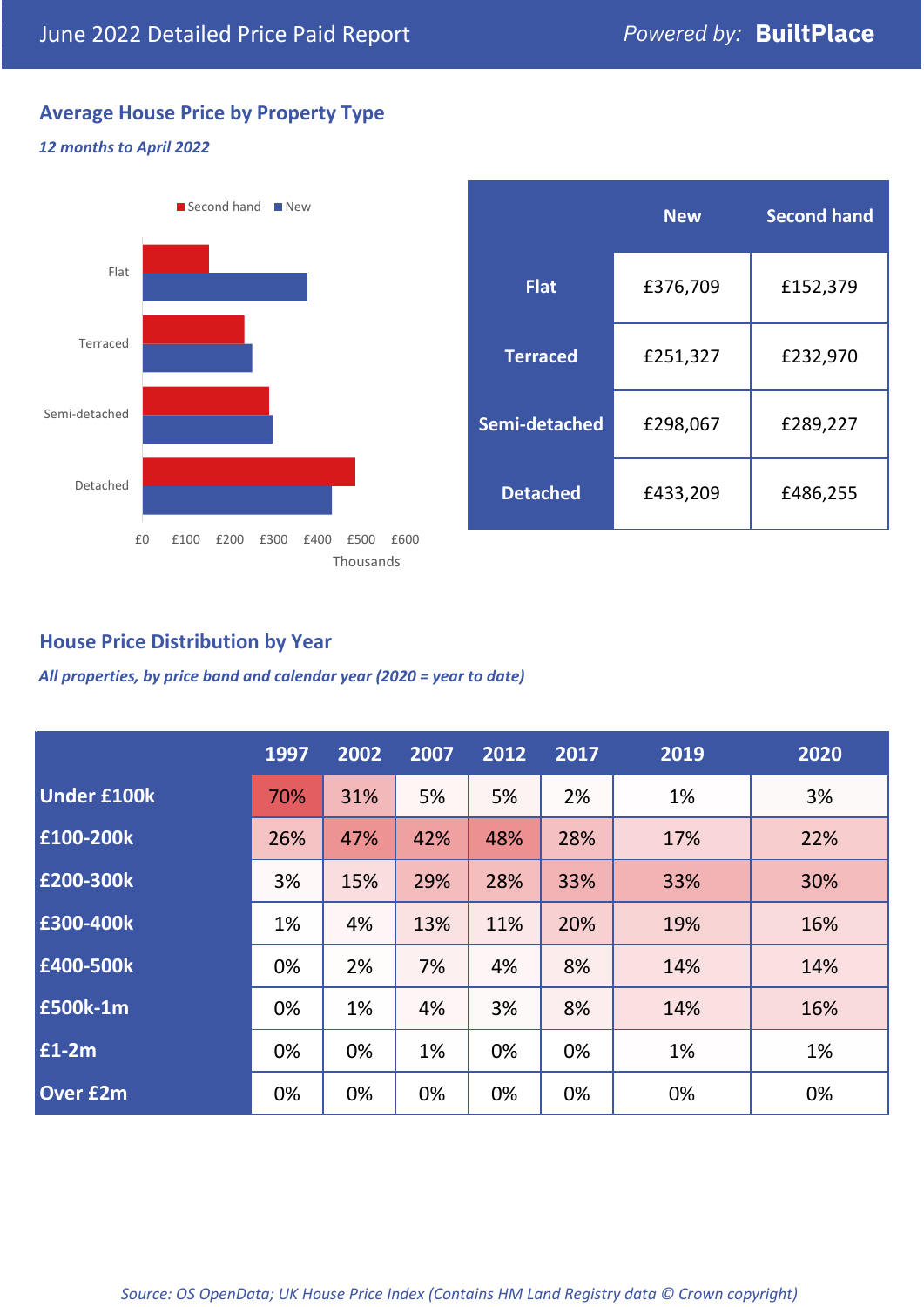## **Transactions (February 2022 data)**

*Annual Transactions, Indexed (2001-05 average = 100)*



There were 1,959 transactions in Wychavon during the 12 months to February 2022. This is 76% of the average from 2001-05 and suggests activity is below pre-downturn levels.

Transactions in Wychavon have fallen by 15.4% since 2014, compared to changes of -4.1% for West Midlands and -7.7% for England.



#### *Cash and New Build Sales as % of Total, by Year*

*Note: The data on this page EXCLUDES transactions identified as transfers under a power of sale/repossessions, buy-to-lets (where they can be identified by a mortgage), and transfers to non-private individuals - i.e. it comprises only Land Registry 'A' data.*